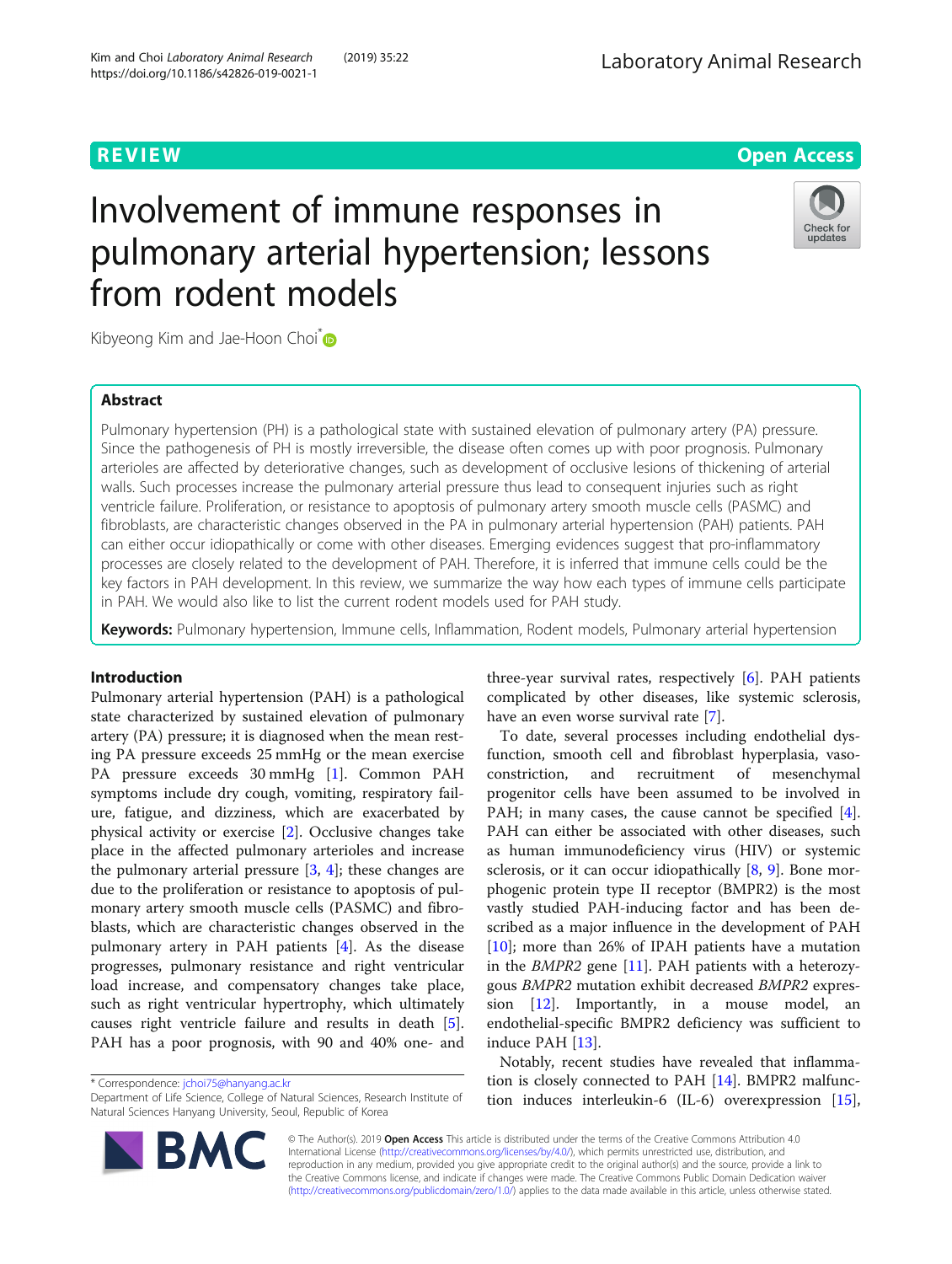which can produce PAH [\[16](#page-4-0), [17](#page-4-0)]. In addition, a decrease in BMPR2 expression leads to translation of proinflammatory cytokine GM-CSF and the infiltration of macrophages into the muscularized vessels [\[17\]](#page-4-0). Selective enhancement of BMPR2 by BMP9 inhibits JNK phosphorylation by TNFα in pulmonary artery endothelial cells (PAECs) and prevents PH progression of BMPR2 deficient mice, which are prone to PH [\[18](#page-4-0)]. In addition to the previously mentioned cytokines, leukotriene B4, a pro-inflammatory cytokine secreted mainly by macrophages, is also elevated in the macrophages and endothelial cells of IPAH patients. PH model mice also showed increased plasma LTB4 level [[19](#page-4-0)] with PAEC apoptosis, which is a trigger of PH. Moreover, administration of an LTB4-synthesizing enzyme inhibitor ameliorated PH lesions [[20\]](#page-4-0). Lung-specific overexpression of IL-6 caused right ventricular hypertrophy (RVH) and an increase in the right ventricular systolic pressure (RVSP), along with pulmonary arteriole muscularization that was associated with increased vessel wall thickness or complete occlusion. Histological analysis revealed that T cell recruitment to the perivascular areas contributed to vessel occlusion [[16\]](#page-4-0). In contrast, IL-6 knockout mice showed improved hypoxia-induced RVH and an increase in RVSP with decreased pulmonary arteriole wall thickness [\[21](#page-4-0)]. Collectively, pro-inflammatory processes are intimately involved in the development of PAH. Therefore, immune cells are important players in PAH development. In this review, we focus on the immune cell functions in PAH. Moreover, we would like to summarize the current animal models for PAH study.

#### Main text

#### Macrophages

A number of studies have indicated the infiltration of macrophages near the lesion areas in and around the blood vessels in PAH [\[13](#page-4-0), [20](#page-4-0), [22](#page-4-0)–[24\]](#page-4-0). Macrophages are myeloid immune cells that are involved in innate immunity via phagocytic activity and cytokine production. They reside in the peripheral tissues, including the alveoli and vessel walls of the lungs. Any stimulus that causes PAH also induces macrophage infiltration, which initiates inflammation and production of cytokines responsible for further inflammation and arteriole muscularization. Moreover, macrophage blockade via the suppression of recruitment, functioning, or production can ameliorate PAH [\[17](#page-4-0), [20](#page-4-0), [23](#page-4-0)]. Early macrophage infiltration into the affected arterioles is crucial for the development of PAH because macrophages contribute to the pathogenesis of PAH by damaging endothelial cells and by secreting factors that promote arteriole muscularization, such as VEGF and PDGF [[23,](#page-4-0) [24\]](#page-4-0). Macrophages participate in PAH development in experimental

PAH as well as in clinical cases; these cells infiltrate the pulmonary arterioles in IPAH patients [[17\]](#page-4-0).

#### Dendritic cells

Dendritic cells (DCs), which are the most potent antigen-presenting cells, are also implicated in PAH. These cells engulf and process the antigens to be presented on their surfaces so that helper T cells can recognize them and initiate the adaptive immune response. Although the functions of DCs in many diseases have been determined, the role of DCs in PAH is still poorly understood; only one study has demonstrated the involvement of DCs in human PAH by showing that DC-SIGN+ DCs primarily accumulate in the adventitial connective tissues of PAs in IPAH patients [[25\]](#page-4-0). These cells had the profiles of immature DCs. DCs were less common in the lung parenchyma and were absent in the pulmonary venules and capillaries. In PAH model rats, DCs increased in number from 14 days after monocrotaline (a toxic agent widely used to induce PAH in experimental animals) administration and a significant number of DCs was recruited to the adventitial layers of PAs from Day 28. DC number was positively correlated with lesion severity [\[25\]](#page-4-0). Furthermore, the accumulation of ckit+ cells has been shown in the pulmonary vessels of PAH patients. Some of the cells expressed major histocompatibility complex class II (MHC class II) [[26](#page-4-0)]. Since some DC populations can express c-kit [[27](#page-4-0)], it is plausible that the c-kit+ MHC class II+ cells that accumulate in the PA lesions may be DCs. Additionally, DCs produce chemokine CX3CL1. Chemokine production increases as DCs undergo maturation [\[28](#page-4-0)]. CX3CL1 promotes smooth muscle cell proliferation in PAH [\[29](#page-4-0)], implying that DCs are somehow responsible for PAH pathogenesis and development. However, as previously stated, few studies have specifically investigated the detailed mechanisms by which DCs participate in PAH pathogenesis and development. Thus, their actions should be inferred using indirect evidence, such as the means by which T cells are involved in PAH, for DCs actively interact with T cells to regulate their activity.

#### T cells

T cells are key compartments in cellular immunity that participate in the immune response by directly attacking targets, by enhancing other immune cells, or by suppressing excess immune responses. T cells are likely closely connected to PAH, although it is not clear whether T cells initiates PAH or just involve the progression of PAH. Indeed, the basis by which immune dysregulation induces PAH has received little investigation [\[30](#page-4-0)]. Nevertheless, there has been remarkable progress in this area. For instance, animals that lack T cells are more susceptible to severe pulmonary hypertension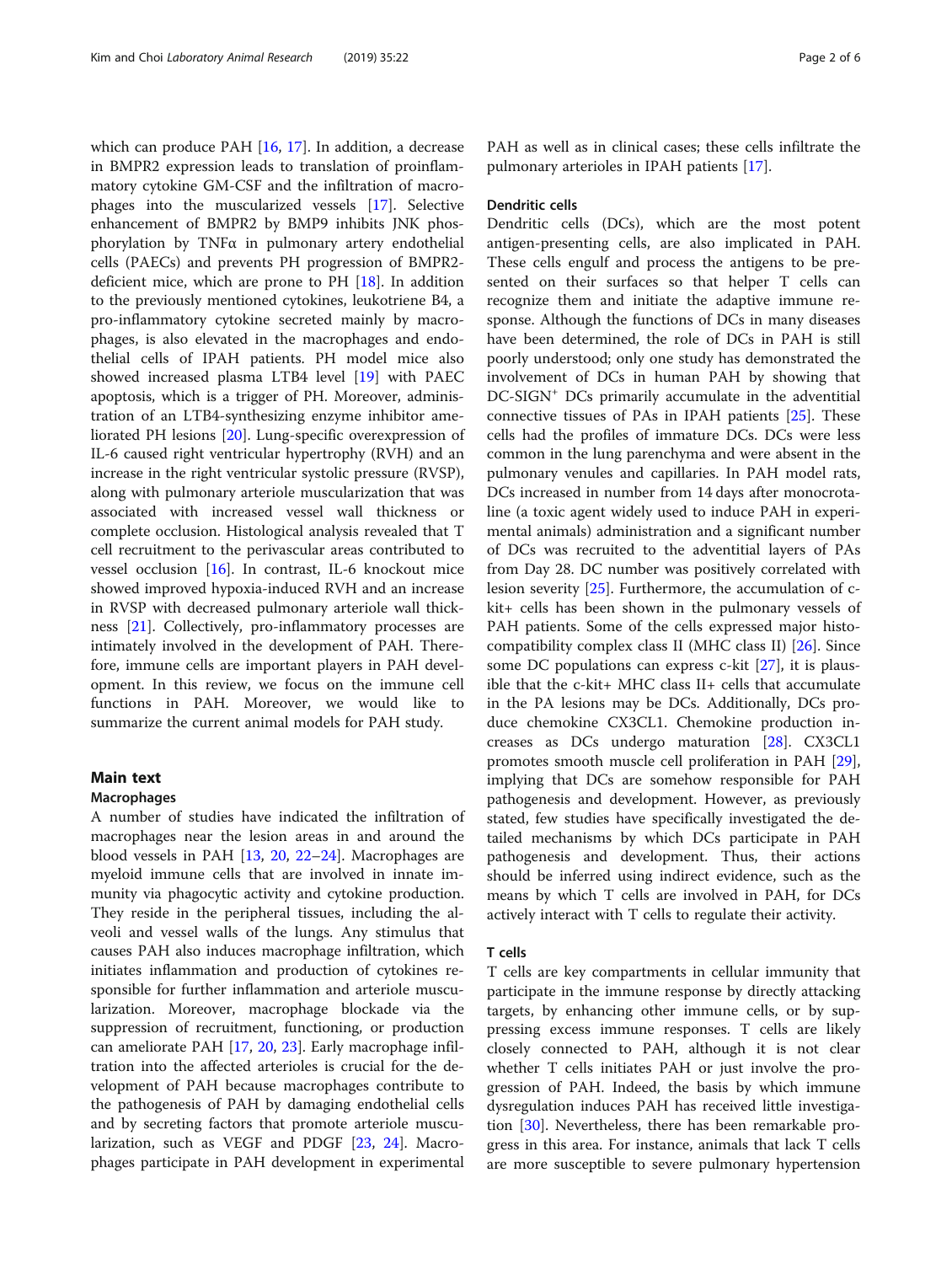[[31,](#page-4-0) [32\]](#page-4-0), which is attenuated by immune reconstitution with spleen cells, more specifically, CD4+ T cells. Accordingly, an anti-CD4 monoclonal antibody, which significantly reduces the number of CD4+ T cells, also worsened PAH development. The introduction of CD8+ T cells was found to have no beneficial effect. CD4+ T cells with protective roles were identified as regulatory T cells (Tregs) because they migrate to the lungs in the early stages of PAH development to suppress pulmonary inflammation. They also enhanced lung BMPR2 expression and suppressed endothelial cell apoptosis, supporting the notion that Tregs have protective effects on the development of PAH [\[33\]](#page-4-0). Clinically, it has been reported that the number of Tregs is decreased in IPAH patients; PA endothelial cells secrete leptin, which suppresses Treg activity [[34\]](#page-4-0). Previously, DCs have been found to be highly responsible for Treg generation. Therefore, the protective activity of Tregs on PH may be controlled by DC populations in the lung during the development of PH, which remains to be determined in future studies.

In addition to Tregs, Th2 cells are also related to PAH. Though they did not actually increase RVSP, the Th2 immune response caused muscularization of the pulmonary arterioles via resistin-like molecule (RELM) in an α-dependent way  $[35]$  $[35]$ . The nuclear factor of activated T cells (NFAT), a key activating factor of T cells, is also described in PAH. T cells were detected in the remodeled PAs of PAH patients, and most T cells demonstrated NFATc2 activation. Furthermore, such activation was also found in the blood, small PAs, and PASMCs in human PAH patients. A protective effect was also observed when NFAT was indirectly inhibited by cyclosporine A, indicating that T cells and their activating factors are correlated with the pathogenesis of PAH [\[36](#page-4-0)].

#### B cells

B cells participate in adaptive immunity by producing several types of immunoglobulins, including the secreted form IgG, which is commonly known as an antibody. There is little evidence that B cells are directly involved in PAH. However, B cells are implied in PAH in the context of autoimmunity [\[30\]](#page-4-0). Patients with antiendothelial cell antibodies (AECA) are at significantly higher risk of PAH [[37\]](#page-4-0). Tregs, which are crucial in tolerance and in regulation of excessive immune responses, showed a clear effect in downregulating in vitro B cell proliferation induced by lipopolysaccharides and on inhi-biting the production of autoantibodies [\[38](#page-4-0)]. Athymic rats, which lack T cells (including Tregs), showed increased inflammation in B cells; immune reconstitution with Tregs also attenuated the disease [\[33](#page-4-0)]. Therefore, one of the mechanisms suggests that Tregs prevent PAH and should be connected to Treg-B cell interactions.

#### Natural killer cells

Natural killer (NK) cells are commonly considered to participate in innate immunity by specifically attacking cells infected by viruses or cells being transformed into cancer cells without the use of antigen recognition. Interestingly, many studies have proposed that NK cells are involved in vascular remodeling and regeneration [[39](#page-4-0)–[41](#page-4-0)]. Moreover, the finding that NK cells play a significant role in the pathogenesis of HIV supports the notion that NK cells are associated with the pathology of PAH, as HIV infection is occasionally accompanied by PAH [\[8](#page-4-0), [41](#page-4-0), [42](#page-4-0)]. Motivated by these facts, a group of researchers investigated how NK cells are associated with PAH and found that fully cytotoxic CD56<sup>dim</sup>/CD16+ NK cells decreased in number, and NK cell function in PAH patients was impaired. Accordingly, NK cell number and function also decreased in experimental rat PAH models [[41\]](#page-4-0).

#### Neutrophils

Neutrophils circulate through the bloodstream and engulf the antigens they encounter and comprise a key component of innate immunity. However, little is known about how neutrophils contribute to the progression of PAH. A previous study demonstrated that neutrophil elastase (NE) is produced by pulmonary artery smooth muscle cells and is linked to neointimal lesions [\[43\]](#page-4-0). NE was originally considered to be an antibacterial protein necessary for eliminating Gram-negative bacteria [[44\]](#page-4-0). In that study, PA elastin and the elastic laminae of S100A4 overexpressing mice were observed to be prone to disintegration due to an increase in serine elastase activity. NE had an equivalent physiological role to serine vascular elastase, and the administration of NE-inhibiting elafin prevented PA neointimal lesion development. NE expression was also significantly increased in IPAH patients [\[43](#page-4-0)].

#### Rodent models of pulmonary hypertension

It is essential to establish a robust animal model for a biological research, and that is also true for PH. To date, several animal models for pulmonary hypertension have been established. Among those, chronic hypoxia model and monocrotaline injury model are most commonly used animal models that contributed fairly in revealing the pathophysiology of pulmonary hypertension [\[45](#page-4-0)]. Monocrotaline injury model was first developed in 1967 [[46\]](#page-4-0) and since then it is widely applied in PAH research. Monocrotaline is a pyrrolizidine alkaloid with toxicity. It is usually found in plant Crotalaria spectabilis. It is reported that in many animal species, administration of monocrotaline causes progression of PH. Monocrotaline has to be metabolized to monocrotaline pyrrole (MCTP) by a combination of oxidases in order to have activity of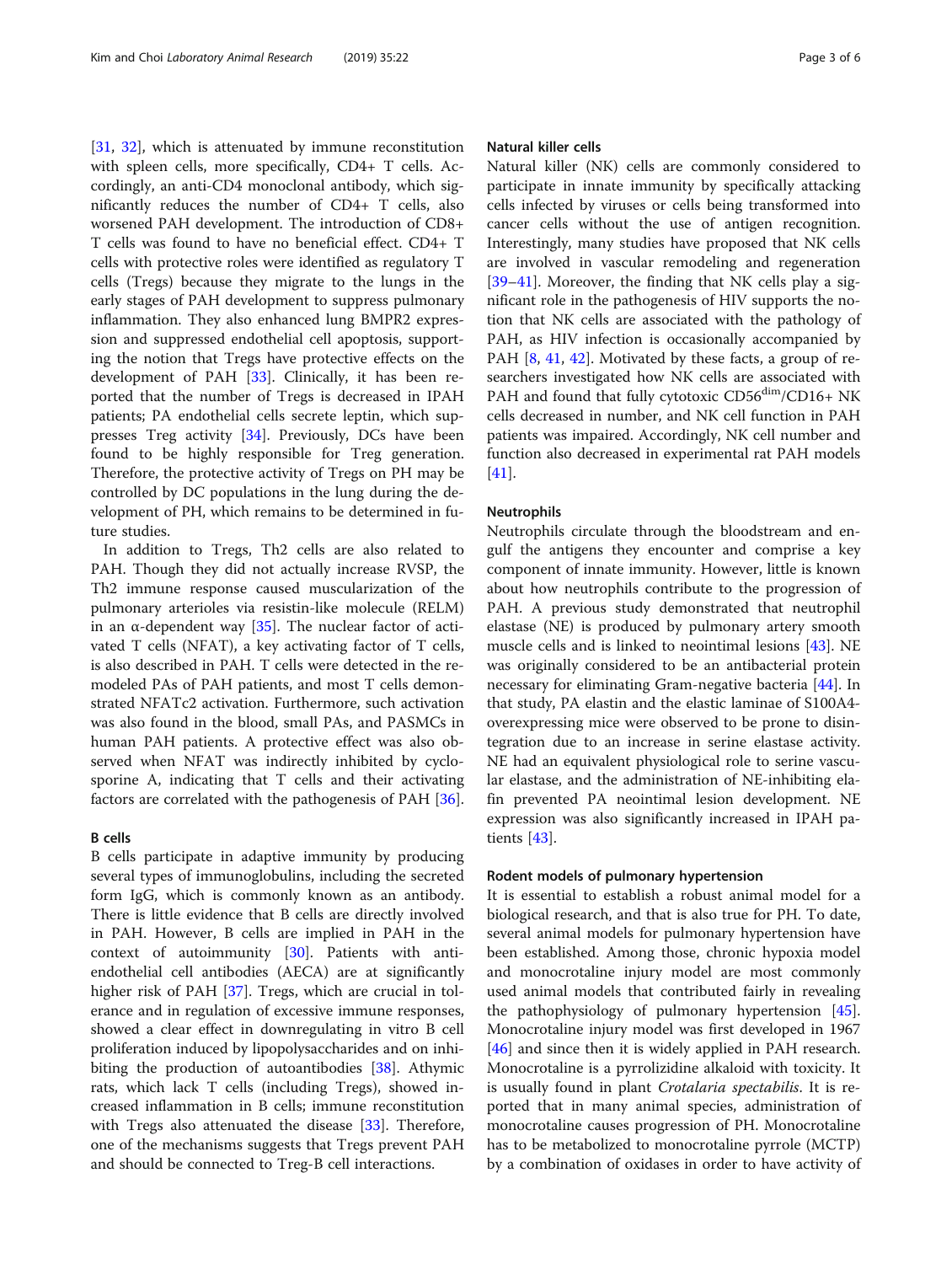inducing the disease. The exact mechanism by which MCTP induces PH is yet to be discovered. Nevertheless, it is well reported that MCTP could damage the vascular endothelia, and in turn, it is inferred that the affected endothelial cells provoke inflammation along with surrounding vascular smooth muscle cell proliferation to develop a PH-characteristic obliterative vascular lesions. Monocrotaline rat model has an advantage in representing severe pulmonary vascular lesions and right ventricle hypertrophy that are very similar to those observed in human patients.

In contrast, the attempts for establishing mice model with monocrotaline were found not successful, that monocrotaline has to be metabolized into its active form dehydromonocrotaline for disease induction [[47\]](#page-4-0), and that process requires expression of Cyp3a isoenzyme, which is functionally affected in mice. Hence, chronic hypoxia model is more commonly used in mouse for pulmonary hypertension studies [[45](#page-4-0), [48](#page-4-0)]. Hypoxic mice model showed rather lower disease severity than that of rats [\[49](#page-5-0)]. To cope with this limitations, early mice PH studies focused on genetically modified mice. One study exposed 5-lipoxigenase (5-LO) knockout mice to hypoxia, and the authors found that such weak disease induction in mice than rats, along with the observation that 5-LO knockout mice showed further relieve in disease development [[49\]](#page-5-0). Another study [[50\]](#page-5-0) investigated whether impairment in Bmpr2 gene expression in smooth muscle cells itself could affect the pathogenesis of PH, since previous clinical studies suggested that a large proportion of familial/idiopathic PAH patients carried mutations in BMPR2 gene, thus such mutation could be an important PH-inducing factor. Smooth muscle cell-specific Bmpr2 knockout mice exhibited mild increase in RVSP along with muscularization in medial layer. However, severe intimal cell proliferation, a distinctive feature of PAH patients' lungs, was not detected [[50\]](#page-5-0). In 2008, Hong et al. worked on mice with pulmonary vascular endothelial cell-specific loss of Bmpr2 [\[13\]](#page-4-0). The authors chose such model since systemic Bmpr2 knockout is embryonically lethal. Conditional knock-out process involved mating with Alk1-Cre mice with  $Bmpr2^{f l/fl}$  mice. Endothelial cell-specific deletion of Bmpr2 caused spontaneous PH with vascular remodeling in some individuals [\[13](#page-4-0)]. However, RVSP varied largely (20–56 mmHg) among individuals that only one third of the animals were certainly diseased. Moreover, the severity of RVH from individuals with apparent RVSP increase was lower than expected. In addition to the methods with genetically modified mice, there was another attempt that tried applying one of disease-inducing procedures that is originally used in rats to mice models. Along with 3 weeks of hypoxic conditions, a VEGF receptor blocker, SU 5416, is applied

subcutaneously to mice [[51](#page-5-0)]. Mice exposed with hypoxia plus VEGFR inhibitor showed higher right heart hypertrophy indices, right ventricle pressure and vascular muscularization factors than those of groups exposed to only either of such disease-inducing conditions. During exposure to hypoxia and SU 5416, Caspase-3-expressing endothelial cell per vessel ratio and PCNA+ endothelial cell per vessel ration significantly increased when compared to control. Pulmonary artery RNA profiling of transforming growth factor-β/bone morphogenetic protein pathway genes revealed that *Bmpr2*, a well-known PH-related gene, significantly decreased. On the other hand, transcription of TGF-β-related factors such as Pai1, Pdgfr and Tph1, and inflammatory genes i.e. Il6, Hif1a significantly upregulated. Whole-lung Western Blot Analyses showed increase of PSmad1/2 proteins and decrease in levels of phosphorylated Akt proteins.

#### Conclusions

It is now clear that the early diagnosis of PAH significantly enhances patient survival. Despite its importance, early PAH diagnosis is difficult because the signs of the disease in its earliest stages are not apparent in many cases. Even mild elevations in pulmonary arterial pressure can reflect diffuse and extensive vascular damage. Changes in right ventricular function and structure, which can be assessed using noninvasive diagnostic methods, occur later in the clinical course of PAH [\[52](#page-5-0)]. However, noninvasive diagnostic methods are not as accurate as cardiac catheterization, which is quite invasive and therefore is not appropriate for baseline screening. As we discussed in this review, since many immunological processes are involved in the pathogenesis of PAH, it is needed to define PAH-specific immune cells or factors which can be monitored in serum or total blood, to make successful early PAH diagnosis. And it appears that rodent PAH models are highly valuable for understanding the pathogenesis of PAH and identify novel PAH markers for early detection of PAH.

#### Abbreviations

5-LO: 5-lipoxigenase; AECA: Anti-endothelial cell antibodies; BMPR2: Bone morphogenic protein type II receptor; HIV: Human immunodeficiency virus; IPAH: Idiopathic pulmonary arterial hypertension; LTB4: Leukotriene B4; MCTP: Monocrotaline pyrrole; NE: Neutrophil elastase; NFAT: Nuclear factor of activated T cells; NK cell: Natural killer cell; PA: Pulmonary artery; PAEC: Pulmonary artery endothelial cell; PAH: Pulmonary arterial hypertension; PASMC: Pulmonary artery smooth muscle cell; PCNA: Proliferating cell nuclear antigen; PDGF: Platelet-derived growth factor; PH: Pulmonary hypertension; RELM: Resistin-like molecule; RVH: Right ventricular hypertrophy; RVSP: Right ventricular systolic pressure; Treg: Regulatory T cell; VEGF: Vascular endothelial growth factor

#### Acknowledgements

Not applicable.

#### Authors' contributions

JHC outlined this review. KBK and JHC wrote this review. Both authors read and approved the final manuscript.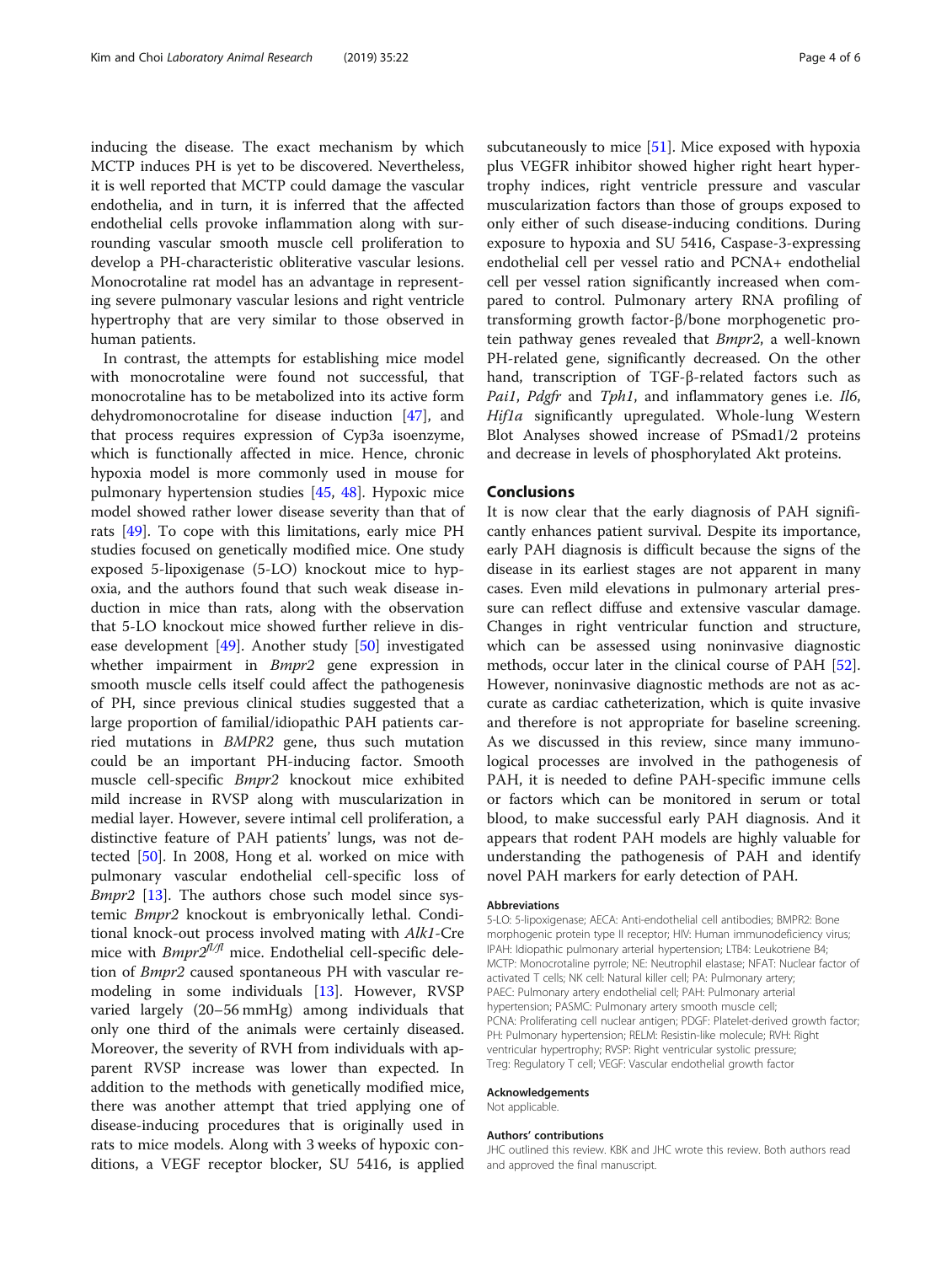#### <span id="page-4-0"></span>Funding

This research was supported by the National Research Foundation of Korea (NRF-2016M3A9D5A01952413).

#### Availability of data and materials

Not applicable.

#### Competing interests

The authors declate that they have no competing interests.

## Received: 15 August 2019 Accepted: 9 October 2019

#### References

- 1. Rich S, et al. Primary pulmonary hypertension. A national prospective study. Ann Intern Med. 1987;107(2):216–23.
- Galie N, et al. 2015 ESC/ERS guidelines for the diagnosis and treatment of pulmonary hypertension: the joint task force for the diagnosis and treatment of pulmonary hypertension of the European Society of Cardiology (ESC) and the European Respiratory Society (ERS): endorsed by: Association for European Paediatric and Congenital Cardiology (AEPC), International Society for Heart and Lung Transplantation (ISHLT). Eur Respir J. 2015;46(4):903–75.
- 3. Rabinovitch M, et al. Inflammation and immunity in the pathogenesis of pulmonary arterial hypertension. Circ Res. 2014;115(1):165–75.
- 4. Morrell NW, et al. Cellular and molecular basis of pulmonary arterial hypertension. J Am Coll Cardiol. 2009;54(1 Suppl):S20–31.
- 5. Ryan JJ, Archer SL. The right ventricle in pulmonary arterial hypertension: disorders of metabolism, angiogenesis and adrenergic signaling in right ventricular failure. Circ Res. 2014;115(1):176–88.
- 6. Humbert M, et al. Survival in patients with idiopathic, familial, and anorexigen-associated pulmonary arterial hypertension in the modern management era. Circulation. 2010;122(2):156–63.
- 7. Condliffe R, et al. Connective tissue disease-associated pulmonary arterial hypertension in the modern treatment era. Am J Respir Crit Care Med. 2009; 179(2):151–7.
- 8. Speich R, et al. Primary pulmonary hypertension in HIV infection. Chest. 1991;100(5):1268–71.
- 9. Mukerjee D, et al. Prevalence and outcome in systemic sclerosis associated pulmonary arterial hypertension: application of a registry approach. Ann Rheum Dis. 2003;62(11):1088–93.
- 10. International, P.P.H.C, et al. Heterozygous germline mutations in BMPR2, encoding a TGF-beta receptor, cause familial primary pulmonary hypertension. Nat Genet. 2000;26(1):81–4.
- 11. Thomson JR, et al. Sporadic primary pulmonary hypertension is associated with germline mutations of the gene encoding BMPR-II, a receptor member of the TGF-beta family. J Med Genet. 2000;37(10):741–5.
- 12. Atkinson C, et al. Primary pulmonary hypertension is associated with reduced pulmonary vascular expression of type II bone morphogenetic protein receptor. Circulation. 2002;105(14):1672–8.
- 13. Hong KH, et al. Genetic ablation of the BMPR2 gene in pulmonary endothelium is sufficient to predispose to pulmonary arterial hypertension. Circulation. 2008;118(7):722–30.
- 14. Dorfmuller P, et al. Inflammation in pulmonary arterial hypertension. Eur Respir J. 2003;22(2):358–63.
- 15. Hagen M, et al. Interaction of interleukin-6 and the BMP pathway in pulmonary smooth muscle. Am J Phys Lung Cell Mol Phys. 2007;292(6): L1473–9.
- 16. Steiner MK, et al. Interleukin-6 overexpression induces pulmonary hypertension. Circ Res. 2009;104(2):236–44 28p following 244.
- 17. Sawada H, et al. Reduced BMPR2 expression induces GM-CSF translation and macrophage recruitment in humans and mice to exacerbate pulmonary hypertension. J Exp Med. 2014;211(2):263–80.
- 18. Long L, et al. Selective enhancement of endothelial BMPR-II with BMP9 reverses pulmonary arterial hypertension. Nat Med. 2015;21(7):777–85.
- 19. Wright L, et al. 5-Lipoxygenase and 5-lipoxygenase activating protein (FLAP) immunoreactivity in lungs from patients with primary pulmonary hypertension. Am J Respir Crit Care Med. 1998;157(1):219–29.
- 20. Tian W, et al. Blocking macrophage leukotriene b4 prevents endothelial injury and reverses pulmonary hypertension. Sci Transl Med. 2013;5(200): 200ra117.
- 21. Savale L, et al. Impact of interleukin-6 on hypoxia-induced pulmonary hypertension and lung inflammation in mice. Respir Res. 2009;10:6.
- 22. Frid MG, et al. Hypoxia-induced pulmonary vascular remodeling requires recruitment of circulating mesenchymal precursors of a monocyte/ macrophage lineage. Am J Pathol. 2006;168(2):659–69.
- 23. Vergadi E, et al. Early macrophage recruitment and alternative activation are critical for the later development of hypoxia-induced pulmonary hypertension. Circulation. 2011;123(18):1986–95.
- 24. Thenappan T, et al. A central role for CD68(+) macrophages in hepatopulmonary syndrome. Reversal by macrophage depletion. Am J Respir Crit Care Med. 2011;183(8):1080–91.
- 25. Perros F, et al. Dendritic cell recruitment in lesions of human and experimental pulmonary hypertension. Eur Respir J. 2007;29(3):462–8.
- 26. Montani D, et al. C-kit-positive cells accumulate in remodeled vessels of idiopathic pulmonary arterial hypertension. Am J Respir Crit Care Med. 2011; 184(1):116–23.
- 27. Ray P, Krishnamoorthy N, Ray A. Emerging functions of c-kit and its ligand stem cell factor in dendritic cells: regulators of T cell differentiation. Cell Cycle. 2008;7(18):2826–32.
- 28. Papadopoulos EJ, et al. Fractalkine, a CX3C chemokine, is expressed by dendritic cells and is up-regulated upon dendritic cell maturation. Eur J Immunol. 1999;29(8):2551–9.
- 29. Perros F, et al. Fractalkine-induced smooth muscle cell proliferation in pulmonary hypertension. Eur Respir J. 2007;29(5):937–43.
- 30. Nicolls MR, et al. Autoimmunity and pulmonary hypertension: a perspective. Eur Respir J. 2005;26(6):1110–8.
- 31. Miyata M, et al. Athymic nude rats develop severe pulmonary hypertension following monocrotaline administration. Int Arch Allergy Immunol. 2000; 121(3):246–52.
- 32. Taraseviciene-Stewart L, et al. Absence of T cells confers increased pulmonary arterial hypertension and vascular remodeling. Am J Respir Crit Care Med. 2007;175(12):1280–9.
- 33. Tamosiuniene R, et al. Regulatory T cells limit vascular endothelial injury and prevent pulmonary hypertension. Circ Res. 2011;109(8):867–79.
- 34. Huertas A, et al. Leptin and regulatory T-lymphocytes in idiopathic pulmonary arterial hypertension. Eur Respir J. 2012;40(4):895–904.
- 35. Daley E, et al. Pulmonary arterial remodeling induced by a Th2 immune response. J Exp Med. 2008;205(2):361–72.
- 36. Bonnet S, et al. The nuclear factor of activated T cells in pulmonary arterial hypertension can be therapeutically targeted. Proc Natl Acad Sci U S A. 2007;104(27):11418–23.
- 37. Negi VS, et al. Antiendothelial cell antibodies in scleroderma correlate with severe digital ischemia and pulmonary arterial hypertension. J Rheumatol. 1998;25(3):462–6.
- 38. Bystry RS, et al. B cells and professional APCs recruit regulatory T cells via CCL4. Nat Immunol. 2001;2(12):1126–32.
- van Weel V, et al. Natural killer cells and CD4+ T-cells modulate collateral artery development. Arterioscler Thromb Vasc Biol. 2007;27(11):2310–8.
- 40. Bouchentouf M, et al. Induction of cardiac angiogenesis requires killer cell lectin-like receptor 1 and alpha4beta7 integrin expression by NK cells. J Immunol. 2010;185(11):7014–25.
- 41. Ormiston ML, et al. Impaired natural killer cell phenotype and function in idiopathic and heritable pulmonary arterial hypertension. Circulation. 2012; 126(9):1099–109.
- 42. Simonneau G, et al. Updated clinical classification of pulmonary hypertension. J Am Coll Cardiol. 2009;54(1 Suppl):S43–54.
- 43. Kim YM, et al. Neutrophil Elastase is produced by pulmonary artery smooth muscle cells and is linked to Neointimal lesions. Am J Pathol. 2011;179(3):1560–72.
- 44. Belaaouaj A, Kim KS, Shapiro SD. Degradation of outer membrane protein a in Escherichia coli killing by neutrophil elastase. Science. 2000;289(5482): 1185–8.
- 45. Gomez-Arroyo J, et al. A brief overview of mouse models of pulmonary arterial hypertension: problems and prospects. Am J Phys Lung Cell Mol Phys. 2012;302(10):L977–91.
- 46. Kay JM, Harris P, Heath D. Pulmonary hypertension produced in rats by ingestion of Crotalaria spectabilis seeds. Thorax. 1967;22(2):176–9.
- 47. Kasahara Y, et al. Bioactivation of monocrotaline by P-450 3A in rat liver. J Cardiovasc Pharmacol. 1997;30(1):124–9.
- 48. Gomez-Arroyo JG, et al. The monocrotaline model of pulmonary hypertension in perspective. Am J Phys Lung Cell Mol Phys. 2012;302(4): L363–9.